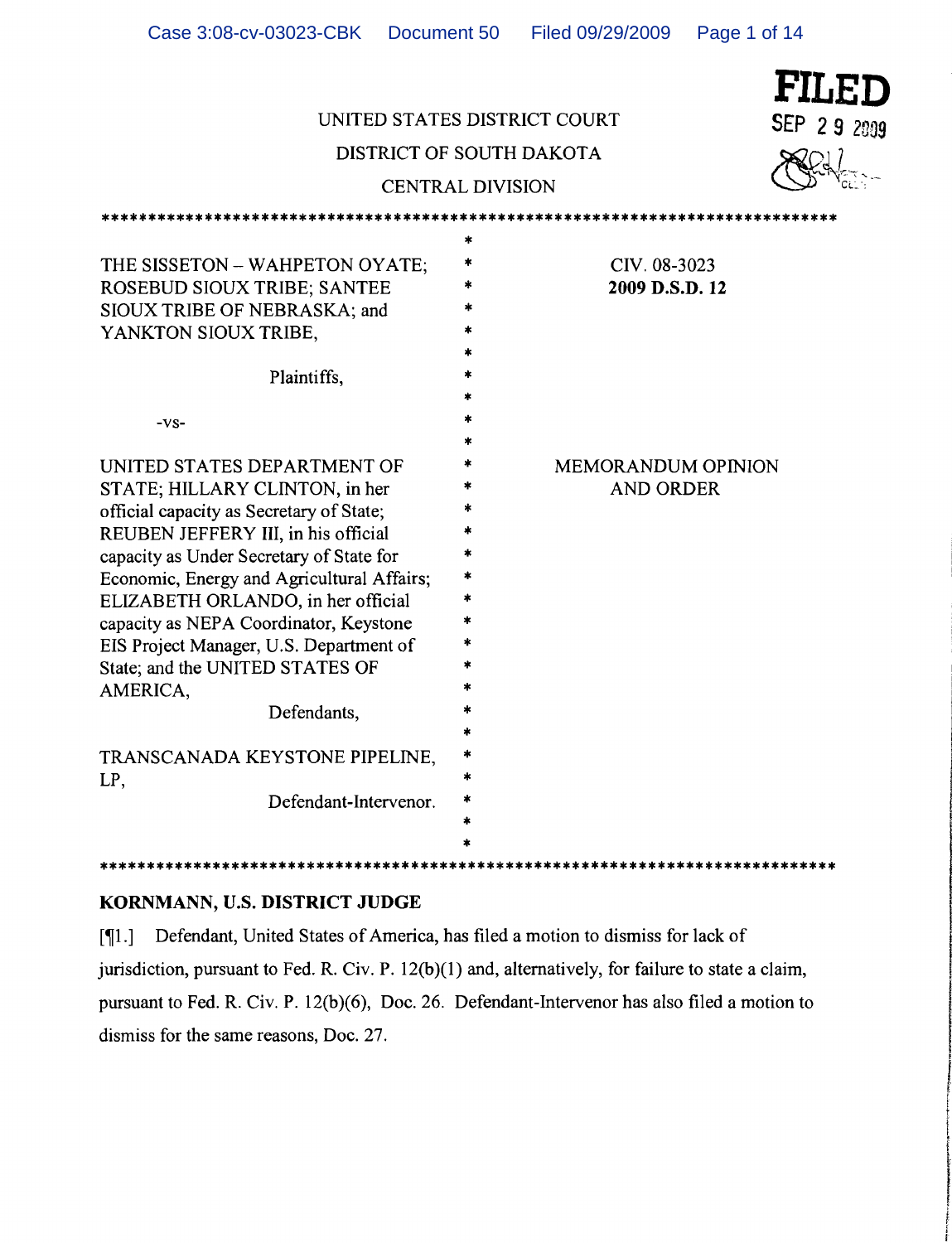#### **FACTS**

[¶2.] On April 30, 2004, President George W. Bush issued Executive Order 13337. This order details the procedures necessary for the issuance of permits for certain types of energy related facilities that cross international boundaries into the United States.<sup>1</sup> Among other things, Executive Order 13337 delegated the responsibility of receiving applications for the Presidential permits to the Secretary of State who was authorized to approve or deny permits based on "national interest." The Secretary of State, in tum, delegated the authority to the Under Secretary of State for Economic, Energy, and Agricultural Affairs.

[13.] If an official, who was required to be consulted under Executive Order 13337, disagreed with the Secretary's determination, the application would be forwarded to the President for consideration. The President retained the final authority to determine whether a permit should be issued.

[ $[4.]$  On January 17, 2006, the Department of State ("Department") sent a letter to the Sisseton Whapeton Tribal Historical Preservation Office ("THPO") asking the office to coordinate a Section 106 government-to-government consultation regarding the proposed project.<sup>2</sup>  $\lceil \P 5 \rceil$  The Department received a preliminary report on the cultural resources aspect of the proposed pipeline from the South Dakota State Historical Preservation Office ("SHPO") on March 28, 2006. However, this report contained no comments from the plaintiffs. [¶6.] On April 19, 2006, TransCanada Keystone Pipeline, LP ( "Keystone") filed an application for a permit to construct, operate, and maintain a cross-border crude oil pipeline from a crude oil supply hub in Canada to oil refineries and oil distribution terminals in the United States. This proposed project fell within the scope of Executive Order 13337. The proposed pipeline was to be 30 - 34 inches in diameter and buried 48-60 inches below the surface of the ground.

<sup>&</sup>lt;sup>1</sup>On May 18, 2001, President Bush also issued Executive Order 13212, which sets forth the policy of his administration to "expedite projects that will increase the production, transmission, or conservation of energy." Executive Order 13337 furthers that policy.

 $2$ Section 106 of the National Historic Preservation Act of 1966 requires Federal agencies to take into account the effects of their undertakings on historic properties and afford those affected a reasonable opportunity to comment on such undertakings.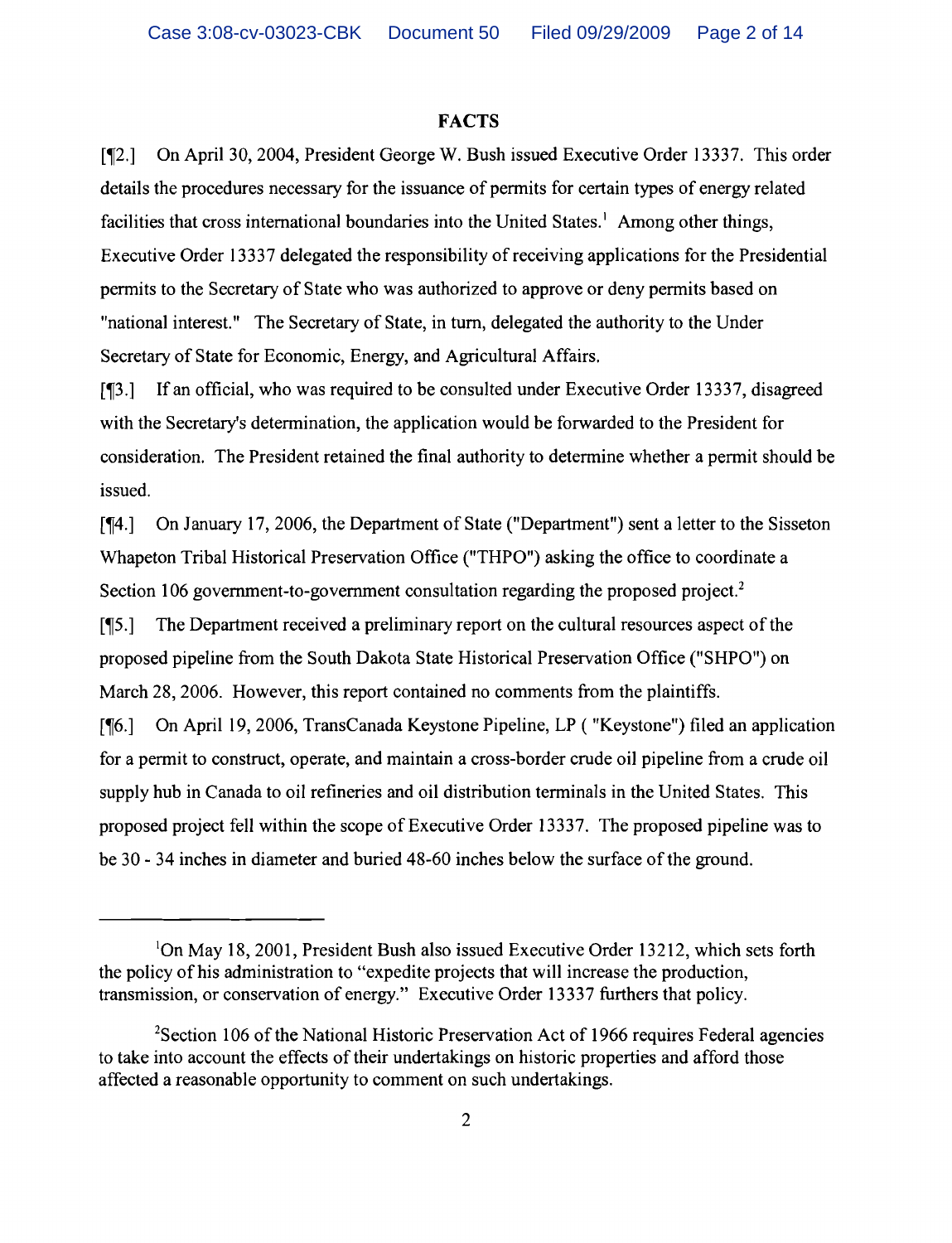Additionally, was at maximum capacity, the pipeline is expected to transport approximately 591,000 barrels of oil per day.

[~7.] In June, 2006, the Department wrote to the Sisseton-Whapeton THPO indicating that no cultural resources were located near the proposed pipeline based on the surveys that were conducted, but if the plaintiffs had concerns, they should contact the Department within 30 days. [~8.] Elizabeth Orlando, Project Coordinator for the Department, was the Department official who consulted with the plaintiffs pursuant to Section 106 of the National Historic Preservation Act of 1966 ("NHPA"). Orlando sent letters to each of the plaintiffs in August and September, 2006 requesting that they join the Department in "consultation" regarding the proposed project. [19.] The Department issued a Notice of Intent ("Notice" or "NOI") on October 4, 2006. The Notice, which was published in the Federal Register, informed the public of the Department's intent to prepare an Environmental Impact Statement ("EIS") and to Conduct Public Scoping Meetings. *See* 71 Fed. Reg. 59,849 - 59,851. The notice also solicited public comments for consideration in establishing the scope and content of the environmental review process. Thirteen public scoping meetings were held regarding the proposed pipeline, including one in Clark, South Dakota, and one in Yankton, South Dakota.

[¶10.] Between December, 2006 and October, 2007, pursuant to §106 of the NHPA, the Department and plaintiffs engaged in at least four meetings about the proposed pipeline, which included addressing the plaintiffs' environmental and archeological concerns. At these meetings, plaintiffs also requested a survey of 100% of the pipeline construction corridor for traditional cultural properties.<sup>3</sup>

Additionally, a government-to-government meeting was held in Washington, DC

<sup>&</sup>lt;sup>3</sup> On May 30, 2007, a meeting was held at the Dakota Magic Casino in North Dakota between the Department and, according to the amended complaint, "people from a few tribes."

On August 28 and 29, 2007, the Department conducted a meeting in Flandreau, South Dakota.

On October 24 and 25, 2007, a meeting was held at the Prairie Knights Casino in Fort Yates, North Dakota.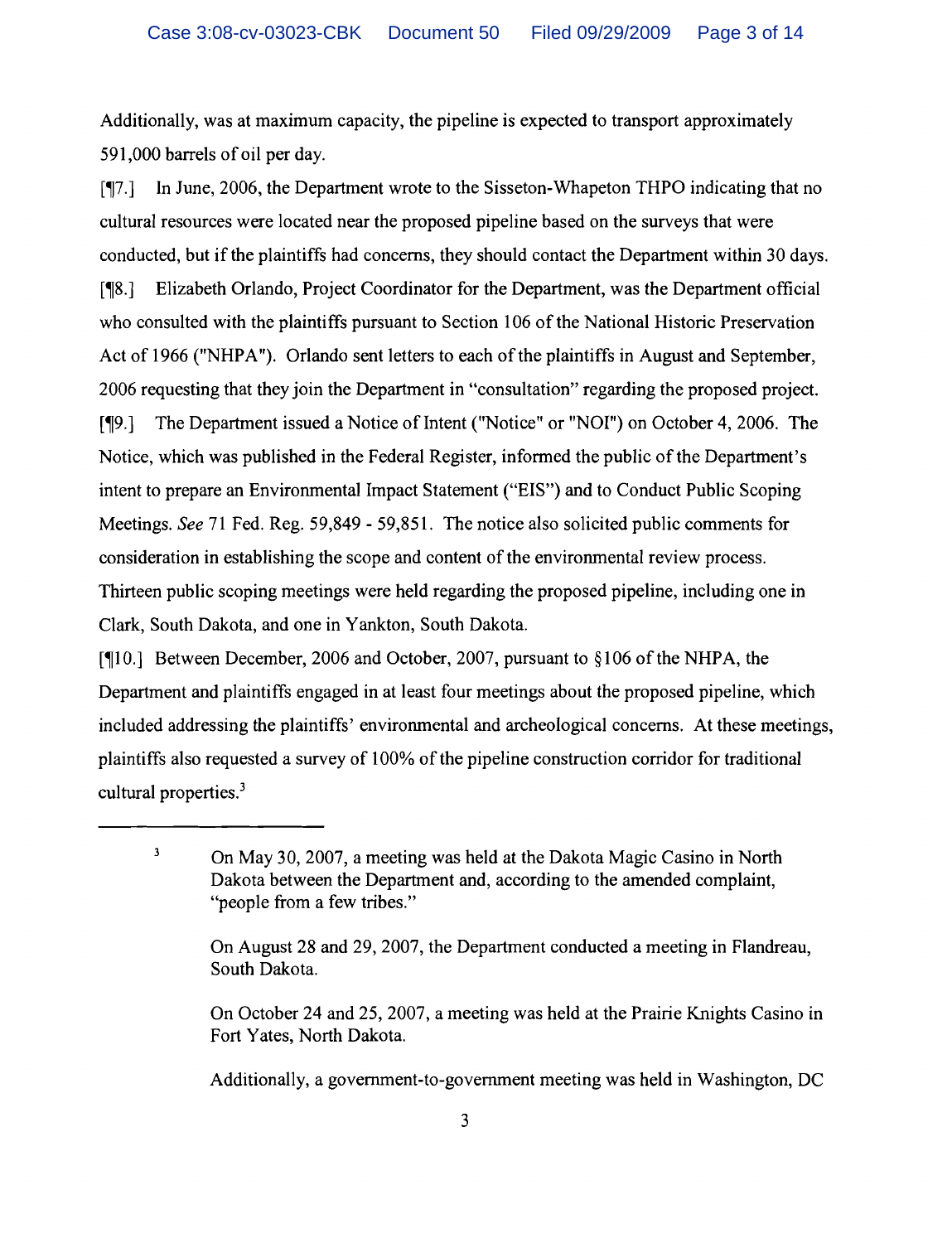[ $\P$ 11.] On August 10, 2007, the Department issued a Draft Environmental Impact Statement ("DEIS"). A final Environmental Impact Statement ("FEIS") was issued on January 11,2008. These statements were issued pursuant to the National Environmental Policy Act of 1969 ("NEPA").

[ $\P$ 12.] On January 30, 2008, the Programmatic Agreement governing the project was signed. However, the plaintiffs refused to sign the agreement.<sup>4</sup>

[13.] On February 28, 2008, the Department issued a Record of Decision ("ROD") indicating its intention to issue a Presidential Permit to Keystone.

[~14.] On March 11,2008, the Presidential Permit was signed by the Department, which granted Keystone permission to bring the pipeline across the border of Canada into the United States.

[¶15.] On November 24, 2008, the plaintiffs filed this lawsuit.

## DISCUSSION

# I. STANDARD OF REVIEW

[~1.] "Federal courts are not courts of general jurisdiction and have only the power that is authorized by Article III of the Constitution and statutes enacted by Congress pursuant thereto." Marine Equipment Management Co. v. United States, 4 F.3d 643,646 (8th Cir. 1993) *(citing*  Bender v. Williams-Port Area School Dist., 475 U.S. 534, 541, 106 S. Ct. 1326, 1331, 89 L. Ed. 2d 501, *reh 'gdenied* 476 U.S. 1132, 106 S. Ct. 2003, 90 L. Ed. 2d 682 (1986), *(citing in turn*  Marbury v. Madison, 5 U.S. (1 Cranch) 137, 2 L. Ed. 60 (1803)). "The threshold inquiry in every federal case is whether the court has jurisdiction," and the Eighth Circuit has "admonished

on December 18, 2007.

Finally, on July 14, 2007, the Department scheduled a teleconference meeting inviting, among others, all SHPOs, THPOs, and tribes affected by the proposed pipeline to participate. Plaintiffs, however, refused to participate, stating that the teleconference would not satisfy the requirements for a government-togovernment consultation.

<sup>4</sup>A programmatic agreement is a document that governs "the implementation of a particular program or the resolution of adverse effects from certain complex project situations or multiple undertakings." 36 C.F.R. §800.14(b). The use, development, and effect of a programmatic agreement are set forth under 36 C.F.R. §800.14(b).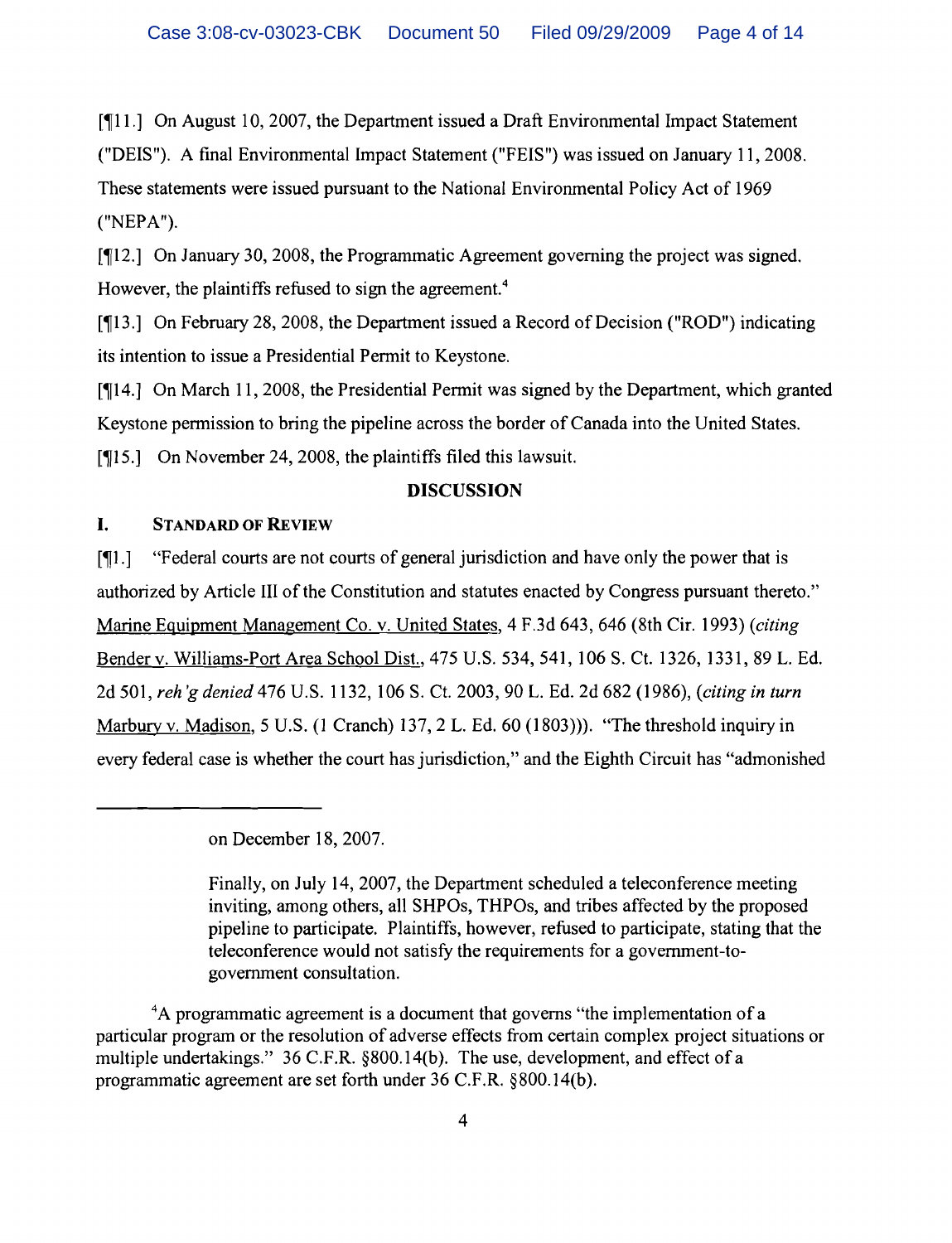district judges to be attentive to a satisfaction of jurisdictional requirements in all cases." Rock Island Millwork Co. v. Hedges-Gough Lumber Co., 337 F.2d 24,26-27 (8th Cir. 1964), and Sanders v. Clemco Industries, 823 F.2d 214, 216 (8th Cir. 1987).

 $\lceil \frac{m}{2} \rceil$  A motion to dismiss for lack of subject matter jurisdiction challenges the court's power to hear the case. Mortensen v. First Savings and Loan Association, 549 F.2d 884, 891 (3d Cir. 1977). Jurisdictional issues are for the court to decide and the court has broad power to decide its own right to hear a case. Osborn v. United States, 918 F.2d 724, 729 (8th Cir. 1990) *(quoting*  Williamson v. Tucker, 645 F.2d 404, 413 (5th Cir. 1981)). Because jurisdiction is a threshold question, judicial economy demands that the issue be decided at the onset. Osborne, at 729. [ $\P$ 3.] Where, as here, the defendants move for dismissal under Rule 12(b)(1), Fed.R.Civ.P., as well as on other grounds, "the court should consider the Rule  $12(b)(1)$  challenge first since if it must dismiss the complaint for lack of subject matter jurisdiction, the accompanying defenses and objections become moot and do not need to be determined." 5 C. Wright and A. Miller, Federal Practice and Procedure, § 1350, p. 548 (1969). *cf* Bell v. Hood, 327 U.S. 678, 682, 66 S.Ct. 773, 776, 90 L.Ed. 939 (1946) (motion to dismiss for failure to state a claim may be decided only after finding subject matter jurisdiction). "In order to properly dismiss for lack of subject matter jurisdiction under Rule  $12(b)(1)$ , the complaint must be successfully challenged on its face or on the factual truthfulness of its averments." Titus v. Sullivan, 4 F.3d 590, 593 (8th Cir. 1993).

[,-r4.] "The district court has the authority to consider matters outside the pleadings on a motion challenging subject matter jurisdiction under Federal Rule of Civil Procedure 12(b)(1)." Drevlow v. Lutheran Church, Mo. Synod, 991 F.2d 468, 470 (8th Cir. 1993). *See also* Osborn, 918 F.2d at 729, fn. 4 *(citing* Land v. Dollar, 330 U.S. 731, 735 & fn. 4, 67 S.Ct. 1009, 1011 & fn. 4, 91 L.Ed. 1209 (1947), and <u>Satz v. ITT Fin. Corp</u>., 619 F.2d 738, 742 (8th Cir. 1980)). Such consideration does not convert a motion to dismiss into a motion for summary judgment. Deuser v. Vecera, 139 F.3d 1190, 1191 fn. 3 (8th Cir. 1998), Drevlow v. Lutheran Church, Mo. Synod, 991 F.2d 468, 470 (8th Cir. 1993). Plaintiffs have the burden of establishing that jurisdiction exists. It is not the responsibility of defendants to prove otherwise. Titus, 4 F.3d at 593 fn. 1.

5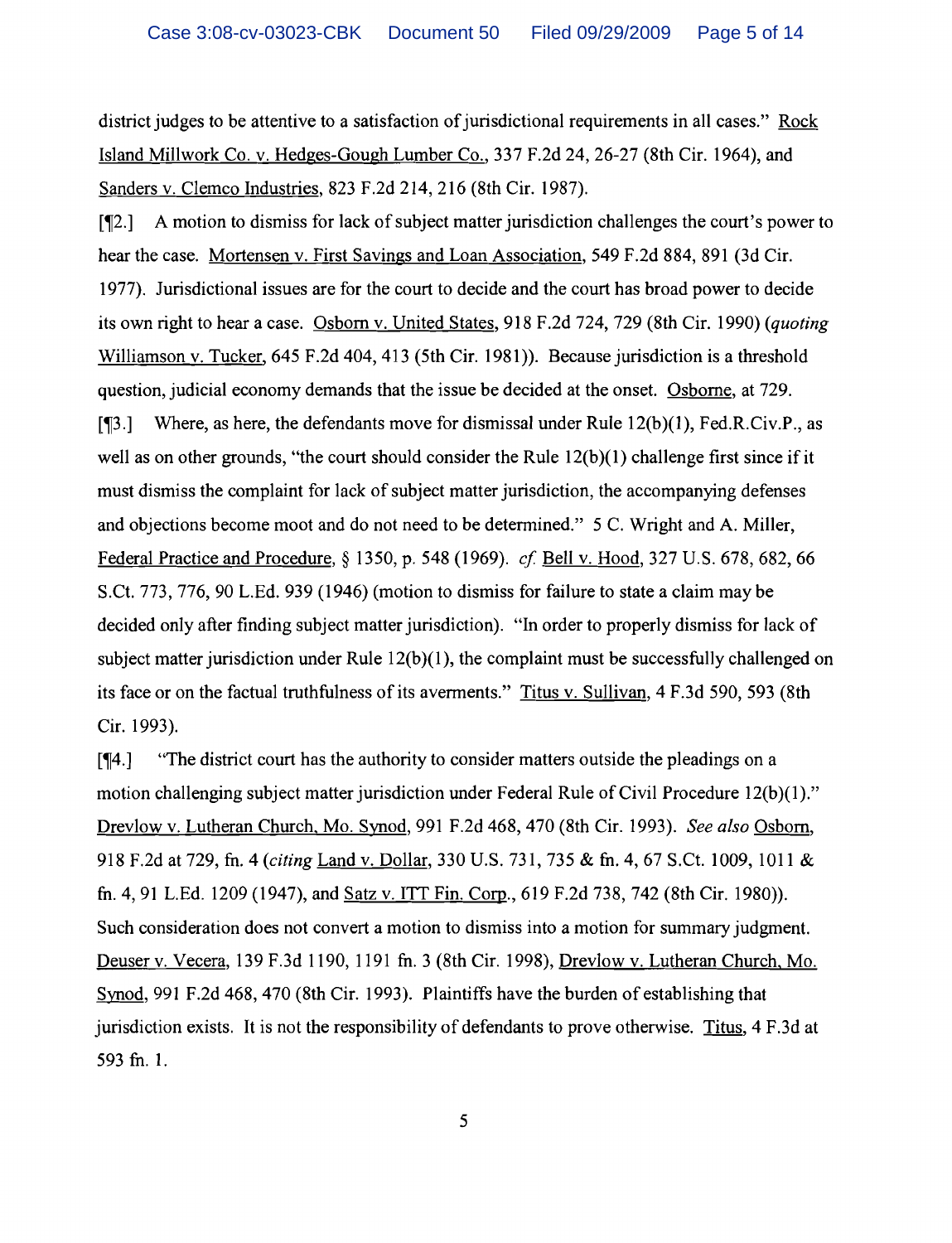[15.] The Eighth Circuit, in Osborn, delineated the standard of review for motions to dismiss under Fed. R. Civ. P. 12(b)(I):

> [H]ere the trial court may proceed as it never could under  $12(b)(6)$ or Fed. R. Civ. P. 56. Because at issue in a factual 12(b)(l) motion is the trial court's jurisdiction  $-$  its very power to hear the case  $$ there is substantial authority that the trial court is free to weigh the evidence and satisfy itself as to the existence of its power to hear the case. In short, no presumptive truthfulness attaches to the plaintiffs allegations, and the existence of disputed material facts will not preclude the trial court from evaluating for itself the merits of jurisdictional claims. Moreover, the plaintiff will have the burden of proof that jurisdiction does in fact exist.

918 F.2d at 730 *(quoting* Mortensen v. First Fed. Sav. & Loan Ass'n., 549 F.2d at 891).

# **II. Standing.**

 $[96.]$  "A party invoking federal jurisdiction must establish that he has met the requirements of both constitutional and prudential standing." Delorme v. United States, 354 F.3d 810, 815 (8th Cir. 2004) *(citing* Lujan v. Defenders of Wildlife, 504 U.S. 555, 561, 112 S.Ct. 2130, 119 L.Ed.2d 351 (1992)). When ruling on a motion to dismiss for want of standing, the court "must" accept as true all material allegations of the complaint, and must construe the complaint in favor of the complaining party." Warth v. Seldin, 422 U.S. 490, 501, 95 S.Ct. 2197, 2206, 45 L.Ed.2d 343 (1975).

 $\lceil \P 7 \rceil$  Constitutional standing is comprised of three elements:

First, the plaintiff must have suffered an injury in fact--an invasion of a legally protected interest which is (a) concrete and particularized, and (b) actual or imminent, not conjectural or hypothetical. Second, there must be a causal connection between the injury and the conduct complained of--the injury has to be fairly traceable to the challenged action of the defendant, and not the result of the independent action of some third party not before the court. Third, it must be likely, as opposed to merely speculative, that the injury will be redressed by a favorable decision.

Lujan v. Defenders of Wildlife, 504 U.S. at 560-61, 112 S.Ct. at 2136 (internal quotations and citations omitted). Plaintiffs have the burden of establishing these three elements. Campbell v. Minneapolis Public Housing Authority, 168 F.3d 1069, 1073 (8th Cir. 1999).

 $[\![\mathcal{R}\!]$ . The defendants claim plaintiffs lack standing because plaintiffs are unable to prove that a decision in their favor would result in the injury being redressed. The court agrees. Even if the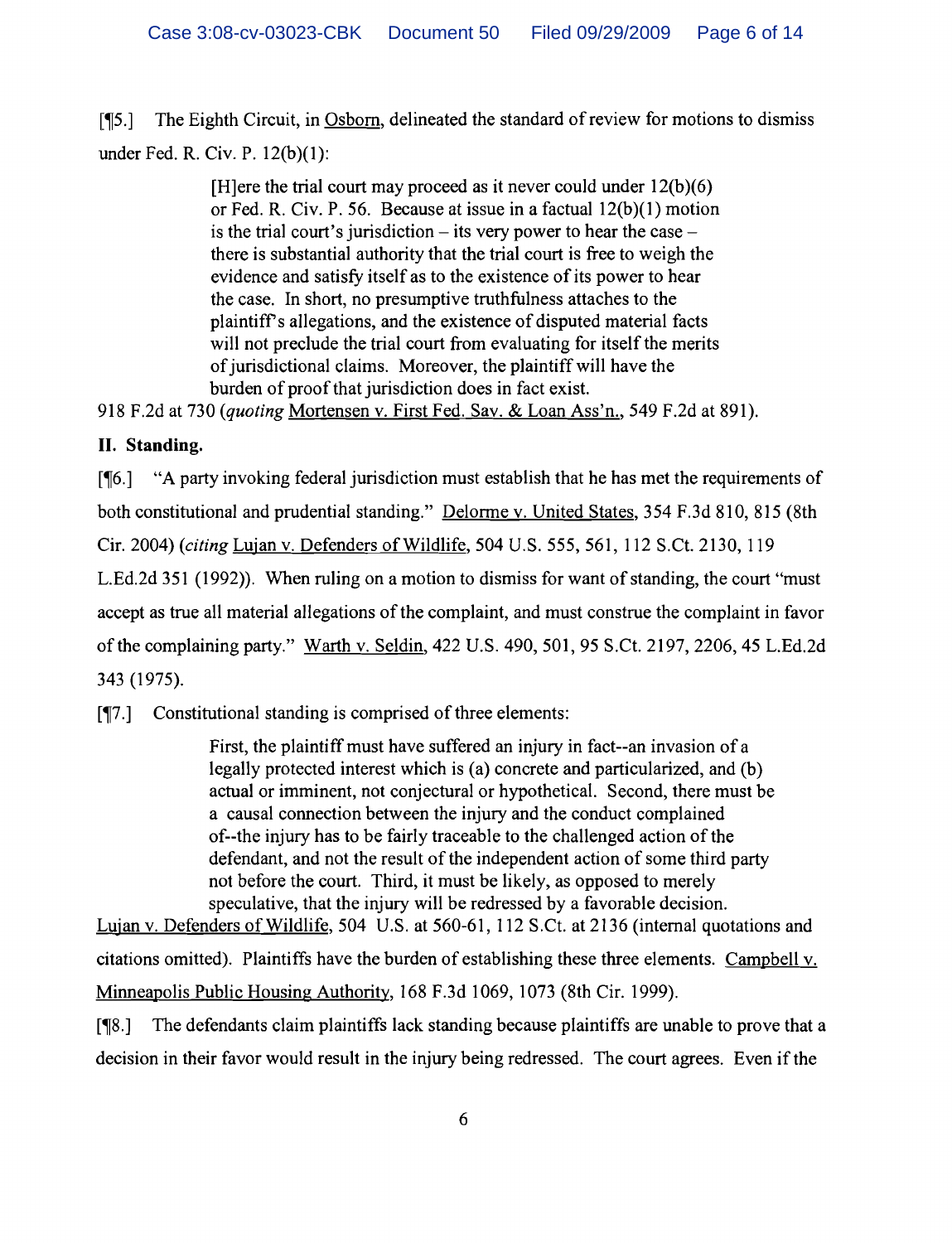most egregious violations of the NHPA and NEPA have occurred, which they have not, plaintiffs are asking the court to direct the Department to "suspend and/or revoke the Presidential Permit." However, if the court were to do so, the President would still be free to issue the permit again under his inherent Constitutional authority to conduct foreign policy on behalf of the nation. $5$ 

[~9.] In other words, the President would be free to disregard the court's judgment, and as the Supreme Court has held, "if the President may completely disregard the judgment of the court, it would be only because it is one the courts were not authorized to render." Chicago & Southern Air Lines v. Waterman S. S. Corp. 333 U.S. 103, 113,68 S.Ct. 431,437 (U.S. 1948)

 $[10.]$  Said another way, in determining whether the plaintiffs can meet the redressability prong of the standing requirement, the actions of the President, a third party, must be considered. "This is a problem because for this approach to be successful the defendant must have control over the third party's (case-relevant) behavior" Ashley v. U.S. Dept. of Interior, 408 F.3d 997, 1003 (8th Cir. 2005). The defendants here, collectively the Department, do not have control over the President's behavior. Consequently, on these facts, it is purely speculative that a favorable ruling

**Independent of the American Service** ; de al material **International** 1 [

I

<sup>&</sup>lt;sup>5</sup> This case revolves around the unique aspect of the President's inherent constitutional authority to act rather than statutory authority. As the Supreme Court has noted:

It is important to bear in mind that we are here dealing not alone with an authority vested in the President by an exertion of legislative power, but with such an authority plus the very delicate, plenary and exclusive power of the President as the sole organ of the federal government in the field of international relations-a power which does not require as a basis for its exercise an act of Congress, but which, of course, like every other governmental power, must be exercised in subordination to the applicable provisions of the Constitution.

It is quite apparent that if, in the maintenance of our international relations, embarrassment-perhaps serious embarrassment-is to be avoided and success for our aims achieved, congressional legislation which is to be made effective through negotiation and inquiry within the international field must often accord to the President a degree of discretion and freedom from statutory restriction which would not be admissible were domestic affairs alone involved.

U.S. v. Curtiss-Wright Export Corporation 299 U.S. 304, 319-320, 57 S.Ct. 216, 221 (1936)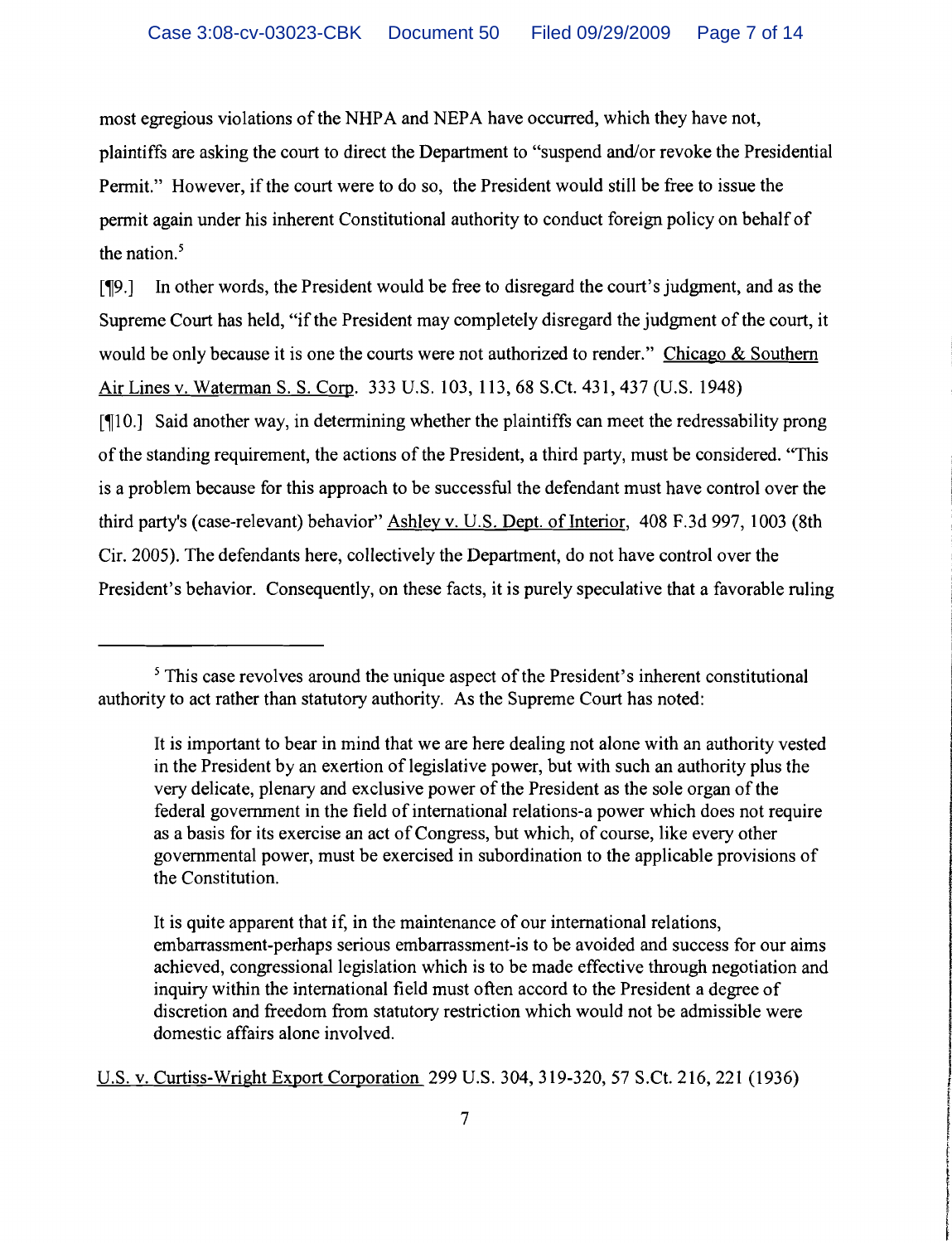by this court would redress the injuries of which the plaintiffs complain. To meet the requirements of standing requires more; plaintiffs have failed to clear this necessary initial hurdle.

[ $[11.]$ ] Assuming, *arguendo*, however, that plaintiffs do meet the standing requirement, their claims will still fail. Plaintiffs bring their claim under the National Environmental Protection Act of 1969 ("NEPA"), the National Historic Preservation Act of 1966 ("NHPA") and the Administrative Procedures Act ("APA").<sup>6</sup> These statutory provisions are discussed in turn.

## **III. NEPA**

[~12.] Congress' purpose in enacting the National Environmental Protection Act, 42 U.S.C. §4331 et seq., was, *inter alia,* to "create and maintain conditions under which man and nature can exist in productive harmony, and fulfill the social, economic, and other requirements of present and future generations of Americans." Id. In order to carry out this policy, Congress mandated that the federal government "use all practical means, consistent with other essential considerations of national policy ... [to] (4) preserve important historic, cultural, and natural aspects of our national heritage, and maintain, wherever possible, an environment which supports diversity and variety of individual choice." Id.

[13.] With that background painted, the operative question becomes: "does NEPA provide the plaintiffs with a private cause of action?" The answer is "no." It is well established that NEPA does not create a private right of action. See, Central South Dakota Co-op. Grazing Dist. v. Secretary of U.S. Dept. of Agriculture, 266 F.3d 889, 894 (8th Cir. 2001) Therefore, plaintiffs cannot seek recovery for a violation of NEPA standing alone. However, this court may still have jurisdiction over a challenge to NEPA if it can be connected with a proper claim under the APA.

<sup>6</sup>Plaintiffs initial complaint also sought relief under the American Indian Freedom of Religion Act ("AIRFA"), 42 U.S.C. §1996, the Archaeological and Historic Preservation Act ("AHPA"), 16 U.S.C. §469 et. seq., the Archaeological Resources Protection Act ("ARPA"), 16 U.S.C. §470aa-mm, and the Native American Graves Protection Repatriation Act ("NAGPRA"), 25 U.S.C. §3002(a). In their amended complaint, however, plaintiffs have stricken claims for relief under these provisions.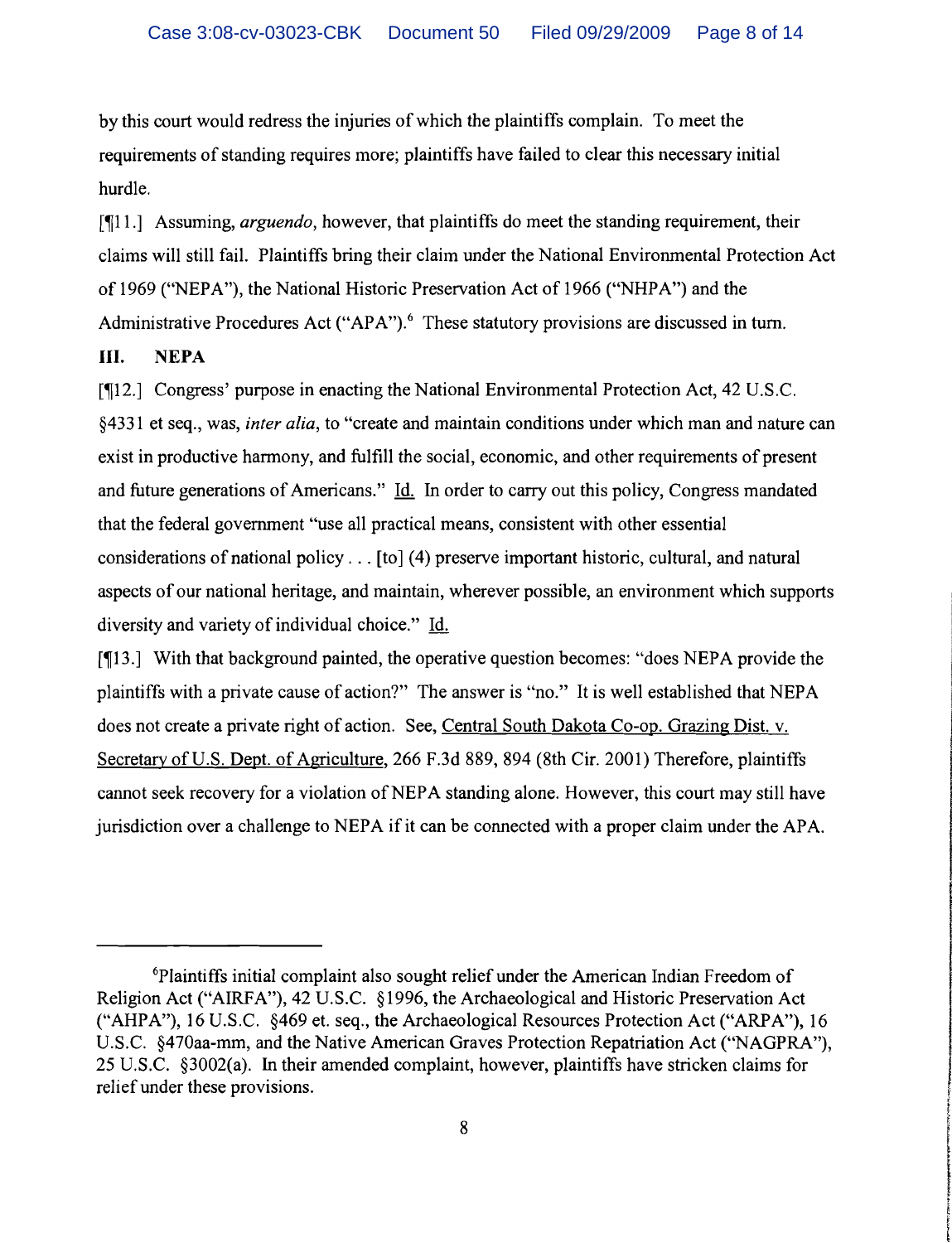### IV. **NHPA**

[~14.] In 1966, Congress enacted the National Historic Preservation Act, finding that "the spirit and direction of the Nation are founded upon and reflected in its historic heritage" 16 U.S.c. § 470(b)(1). Moreover, "Congress has detennined that 'the historical and cultural foundations of the Nation should be preserved as a living part of our community life and development in order to give a sense of orientation to the American people,'... and has enacted a series of measures designed to encourage preservation of sites and structures of historic, architectural, or cultural significance." Penn Cent. Transp. Co. v. City of New York, 438 U.S. 104, 108, 98 S.Ct. 2646, 2651 (1978) (quoting National Historic Preservation Act of 1966,80 Stat. 915, 16 U.S.C. § 470(b) (1976 ed.)).

[15.] As with NEPA, the threshold question to be answered is, "does NHPA provide the plaintiffs with a private cause of action?" The answer to this question is less clear. To support its claim that there is a private cause of action under NHPA, plaintiffs cite to Yankton Sioux Tribe v. United States Anny Corps of Engineers, 194 F.Supp2d 977, 990 (D.S.D. 2002). The court in Yankton Sioux Tribe determined that there is a private cause of action under NHPA. [~16.] However, nothing in the statutory language of NHPA explicitly authorizes a private cause of action. Furthennore, the United States Court of Appeals for the Eighth Circuit and the United States Supreme Court have not ruled on whether NHPA provides a private cause of action. The Supreme Court has, however, ruled on private causes of action, generally. "The question of the existence of a statutory cause of action is, of course, one of statutory construction" and the "central inquiry remains whether Congress intended to create, either expressly or by implication, a private cause of action." Touche Ross & Co. v. Redington, 442 U.S. 560, 568, 99 S.Ct. 2479, 2485, 2489 (1979). "Like substantive federal law itself, private rights of action to enforce federal law must be created by Congress." Alexander v. Sandoval 532 U.S. 275, 286, 121 S.Ct. 1511, 1519 (2001) (citing Touche Ross & Co. at 578).

[17.] The Third and Fifth Circuits, relying on the attorney's fees provision of the NHPA, have both held that NHPA does create a private cause of action. *See* Boarhead Corp. v. Erickson, 923 F.2d 1011, 1017 (3rd Cir.1991), and Vieux Carre Prop. Owners, Residents & Assoc., Inc. v.

 $9$ 

**International Contract Contract of the United States** 

! i<br>Pilipinan

Intelligentemporal of the constant and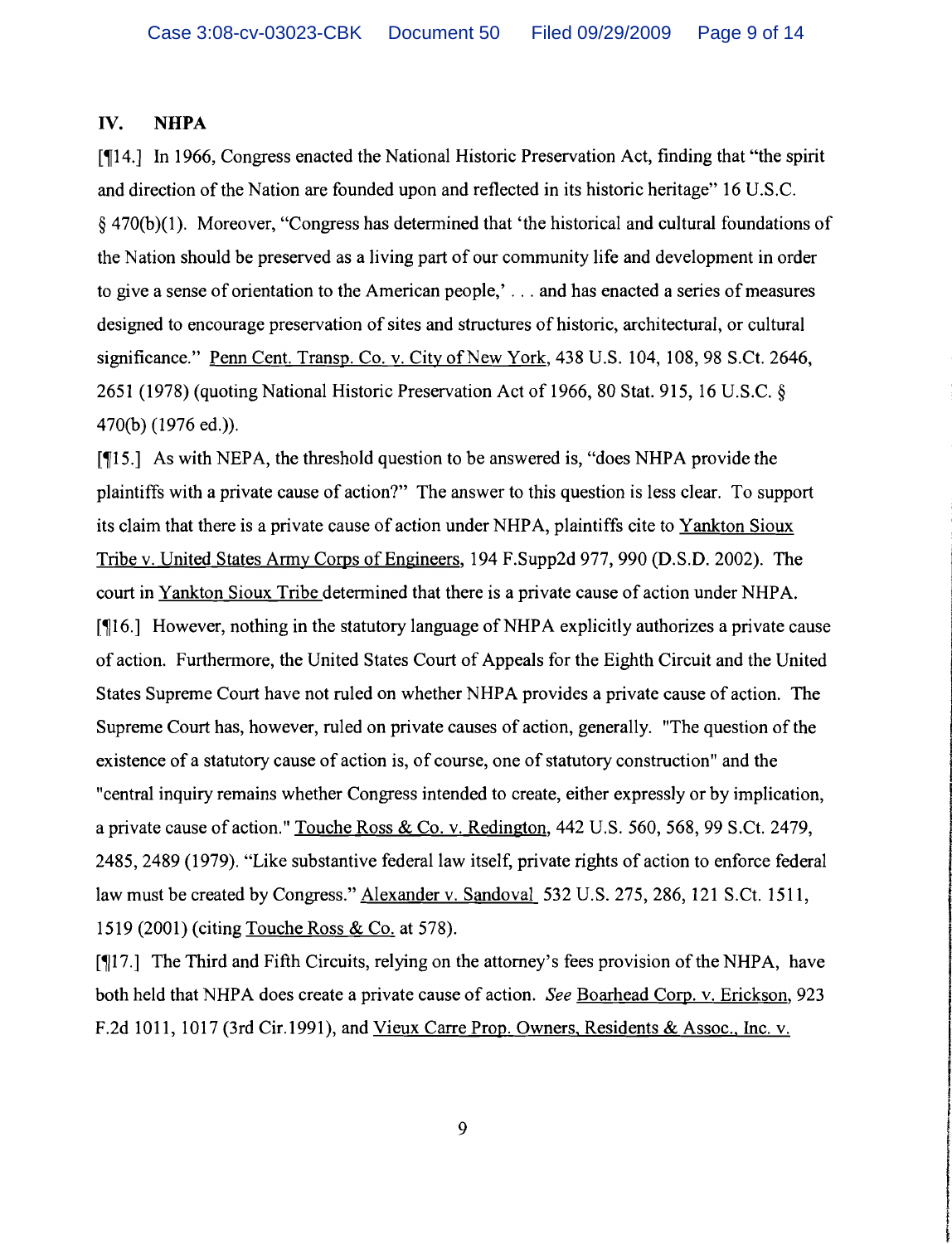Brown, 875 F.2d 453,458 (5th Cir.1989). More recently, however, the Ninth Circuit, in considering Sandoval, held that, NHPA does not create a private cause of action.

We agree [the attorney's fee provision] demonstrates Congressional intent that individuals may sue to enforce NHPA. And we agree that the attorney's fees language evinces congressional intent to cover the costs of those who prevail in a suit under the statute. But it does not follow that Congress intended these individuals to file suit against the United States under NHPA itself, rather than under the well-established procedures set out under the APA. At best, the absence of any private right of action language ... and the presence of the fee provision render the statute ambiguous on the cause of action point. Without explicit language, such an ambiguity can hardly be converted into an implied right of action.

San Carlos Apache Tribe v. U.S., 417 F.3d 1091, 1099 (9th Cir. 2005)

[¶18.] San Carlos is instructive here. I find that no private right of action was created by the NHPA, and therefore, this court can consider a violation of NHPA, like NEPA, only within the confines of the APA.

# V. APA

 $\lceil \P{19.} \rceil$  The Administrative Procedures Act ("APA") provides for judicial review of agency action when the claim for relief identifies some particular agency action and the agency action in question is final. See 5 U.S.C. § 701 and Lujan v. National Wildlife Fed'n., 497 U.S. 871, 882 (1990). The APA defines "agency" as "each authority of the Government of the United States, whether or not it is within or subject to review by another agency, but does not include (A) the Congress;  $(B)$  the courts of the United States;  $(C)$  the governments of the territories or possessions of the United States; (D) the government of the District of Columbia." 5 U.S.C.  $\&$ 701 (b)(1). At issue here, is the issuance of the Presidential Permit pursuant to Executive Order 13337.

[¶20.] A court has subject matter jurisdiction to review action under the APA where the claim for relief identifies a particular agency action and the agency action in question is final. Lujan at 882. The threshold question, then, is: was the issuance of the Presidential Permit agency action or presidential action? The court concludes the action here was presidential action.

[¶21.] In Franklin y. Massachussets, 505 U.S. 788, 112 S.Ct. 2767 (1992) the United States Supreme Court set forth the test for determining whether the President's actions are subject to the APA. If the president is the final actor in the process, then his "duties are not merely ceremonial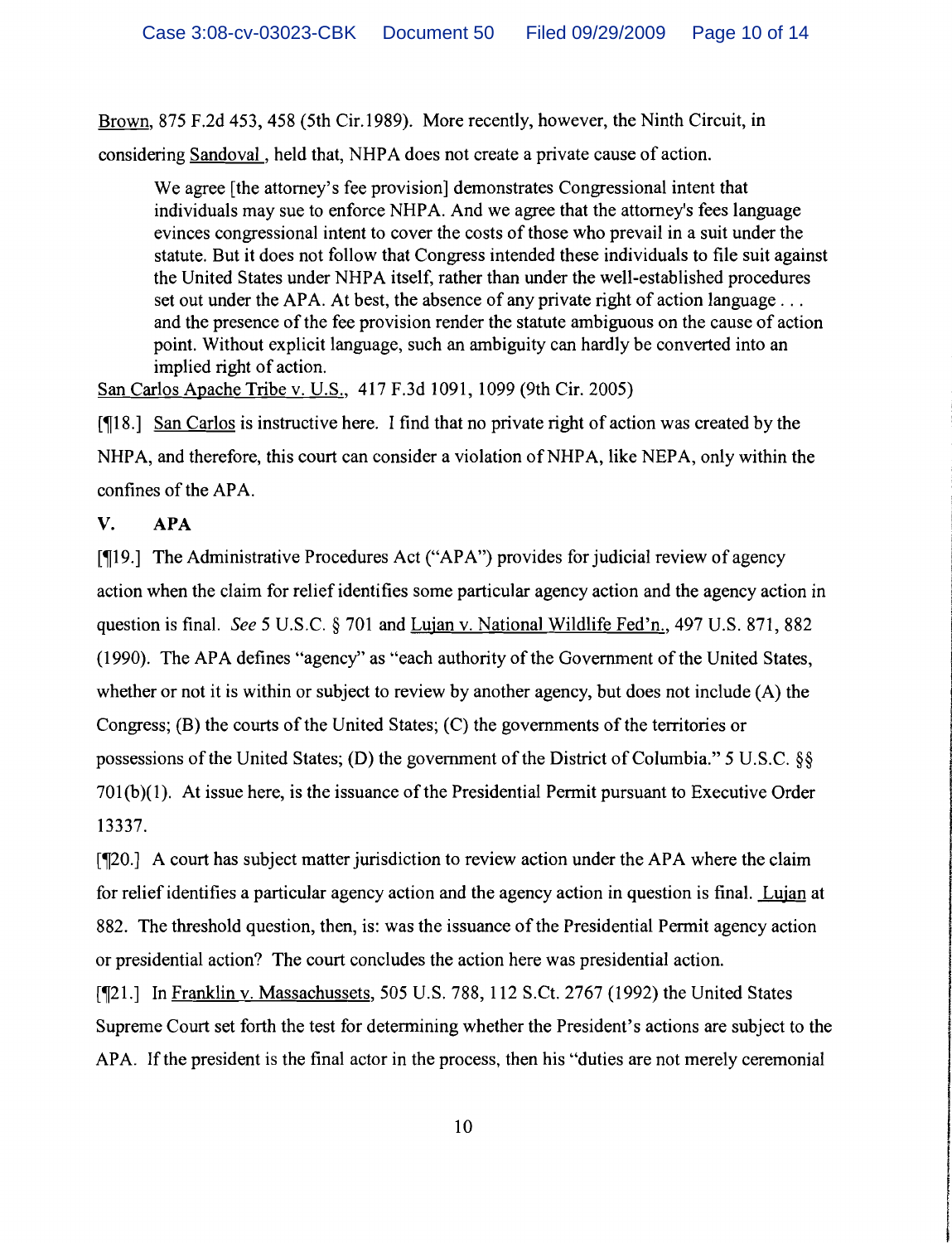or ministerial." Id. at 800. Here, Executive Order 13337 explicitly states that the President retains the authority to issue a final decision on whether or not to issue the Presidential permit. 69 Fed. Reg. 25,299, 25,300 (April 30,2004). It is clear, then, that the President is the final actor in determining whether a permit should be issued. The President is not obligated to approve any applications for permits and, until he does, there is no final action.

 $[122.1]$  Once the President takes final action, as is the case here, the next step is to determine whether the President "is an 'agency' within the meaning of the act." Franklin at 800. The Supreme Court has determined that the President is not considered an "agency" for purposes of APA analysis.

The President is not explicitly excluded from the APA's purview, but he is not explicitly included, either. Out of respect for the separation of powers and the unique constitutional position of the President, we find that textual silence is not enough to subject the President1 to the provisions of the APA. We would require an express statement by Congress before assuming it intended the President's performance of his statutory duties to be reviewed for abuse of discretion... As the APA does not expressly allow review of the President's actions, we must presume that his actions are not subject to its requirements.

### Id. Internal citations omitted

 $\sqrt{23.1}$  In Franklin, the President was acting pursuant to statutory authority. Here, the President was not acting under statutory authority, but instead, was acting under his inherent constitutional authority to manage foreign affairs. This distinction does not change the result. In this case, the proposed pipeline crosses international borders. Under the federal Constitution, then, the authority to regulate such a project vests in either the legislative or executive branch of government. Congress has failed to create a federal regulatory scheme for the construction of oil pipelines, and has delegated this authority to the states. Therefore, the President has the sole authority to allow oil pipeline border crossings under his inherent constitutional authority to conduct foreign affairs.

Not only, as we have shown, is the federal power over external affairs in origin and essential character different from that over internal affairs, but participation in the exercise of the power is significantly limited. In this vast external realm, with its important, complicated, delicate and manifold problems, the President alone has the power to speak or listen as a representative of the nation. He makes treaties with the advice and consent of the Senate; but he alone negotiates. Into the field of negotiation the Senate cannot intrude; and Congress itself is powerless to invade it. As Marshall said in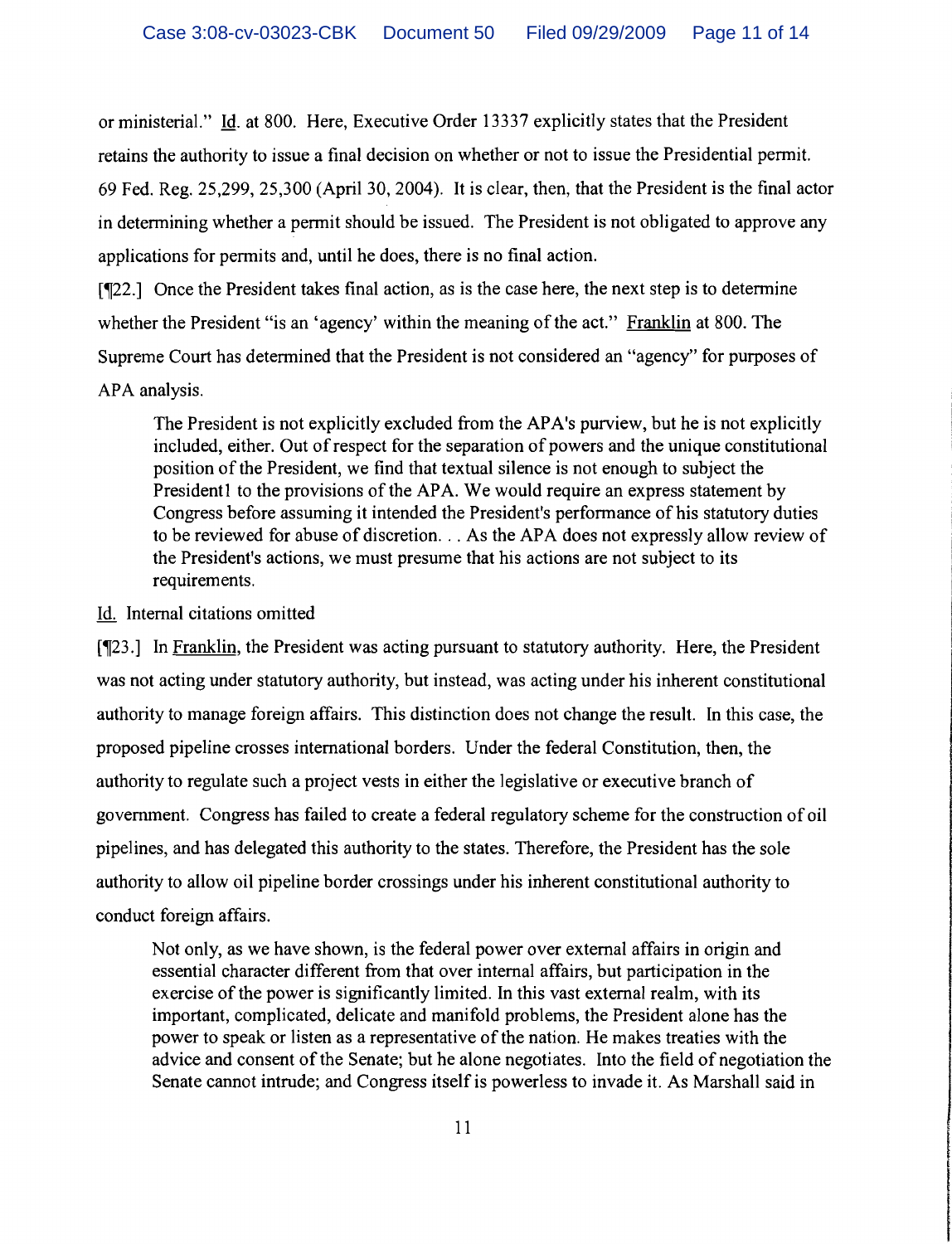his great argument of March 7, 1800, in the House of Representatives, 'The President is the sole organ of the nation in its external relations, and its sole representative with foreign nations. '

u.s. v. Curtiss-Wright Export Corporation, 299 U.S. 304,319,57 S.Ct. 216,220 (1936)

 $[\mathcal{T}24.]$  The plaintiffs argue that, since many of the steps leading to the issuance of the permit were completed by the Department, the classification of action is transformed from presidential to agency. This argument is without merit. The President is free to delegate some of his powers to the heads of executive departments, as he has done here, and those delegation actions that are carried out create a presumption of being as those of the President. Runkle v. U.S., 122 U.S. 543, 30 L. Ed. 1167 (1887); Bishop v. U.S., 197 U.S. 334,25 S. Ct. 440 (1905).

[~25.] The court finds that the actions taken pursuant to Executive Order 13337 are presidential in nature, and therefore, do not confer upon the plaintiffs a private right of action under the APA. Dalton v. Specter, 511 U.S. 462, 114 S.Ct. 1719 (1994). Consequently, plaintiffs NHPA, NEPA, and APA claims must fail.

[126.] However, even if the court were to determine that the actions were in the nature of "agency" and thus, subject to scrutiny under the APA, under the APA, a court "must uphold agency action unless it was 'arbitrary, capricious, an abuse of discretion, or otherwise not in accordance with the law.'" Friends of Richards-Gebaur Airport v. F.A.A., 251 F.3d 1178, 1185  $(8<sup>th</sup> Cir, 2001)$  (quoting 5 U.S.C. § 706(2)(A)).

[¶27.] Plaintiffs claim that defendants were obligated to survey of 100% of the proposed pipeline route for archaeological artifacts. However, plaintiffs cite no authority for this proposition. In fact, established law reveals just the opposite. That is, 100% of the proposed pipeline route need *not* be surveyed. "The regulations do not expressly require agencies in all cases [to] completely to survey impact areas, and in fact recognize that the need for surveys will vary from case to case. *See* C.F.R. §§ 800.4(a)(1), (2)" Wilson v. Block, 708 F.2d 735, 754,(App. D.C. 1983). In Wilson, only 35% of the total area to be developed was surveyed. Here, plaintiffs claim roughly 25% was surveyed. Moreover, the Code of Federal Regulations section which addresses this issue does not require a survey of the entire 100% of the proposed route. "The agency official shall make a reasonable and good faith effort to carry out appropriate identification efforts, which *may* include background research, consultation, oral history

**INTERNATIONAL PROPERTY AND INCOME.** 

**International Control** I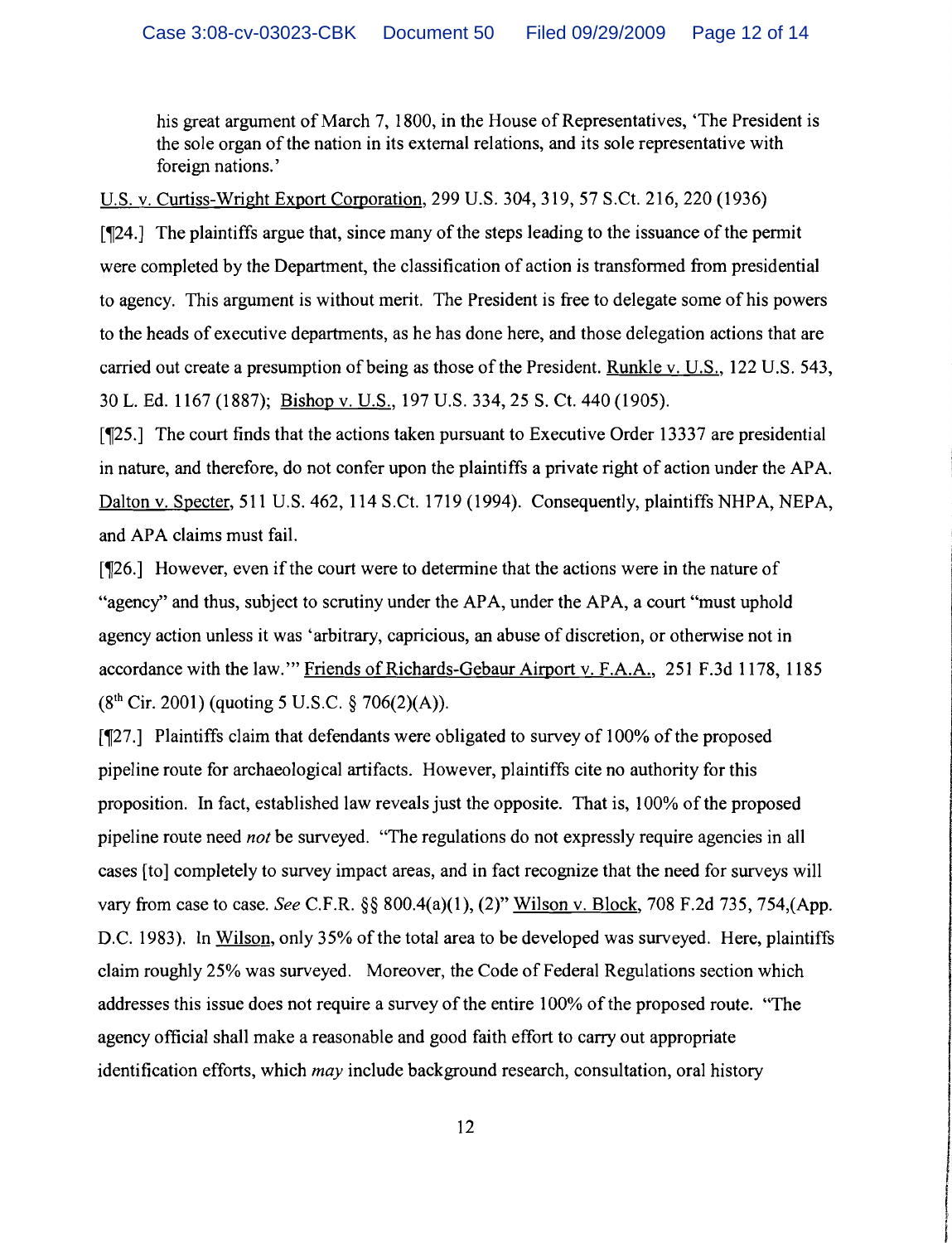interviews, sample field investigation, and field survey." 36 C.F.R. § 800.4(b)(1) (2004) (emphasis added).

 $\lceil \sqrt{28} \rceil$  It is clear, then, that there is no requirement that a survey of 100% of the area to be developed be conducted. I find and conclude that if defendants actions are subject to APA analysis, it was not an abuse of discretion to only survey roughly 25% of the proposed pipeline route in South Dakota.

['29.] Additionally, defendants engaged in at least four meetings with the plaintiffs at various times and locations throughout the application process prior to the permit being issued. As a whole, it cannot be said that defendants failed to use good faith efforts in complying with the law during the application process. Therefore, even if plaintiffs have standing to challenge the issuance of the permit and such action is "agency" action as opposed to "Presidential," I do not find that the DOS's decision was arbitrary or capricious. The Department made a reasonable and good faith effort to identify historic properties potentially affected by the proposed project, as well as government-to-government consultation. This is all the law requires.

#### **VI. Treaty/Trust Claim**

 $[\text{I}30.]$  Finally, it is critical to note that this proposed project – at no point – crosses the boundaries of any present-day reservations in South Dakota. The proposed pipeline, although running, in part, through lands previously ceded to the United States will be located exclusively on land that was restored to the public domain. *See* Rosebud Sioux v. Kneip, 430 U.S. 584,587 88 (1977); Oglala Sioux Tribe of the Pine Ridge Indian Reservation v. United States, 21 Cl. Ct. 11 The material contract of the pheno estimation of <u>states even in strong</u>, i.e. e.s. i.e., so,<br>88 (1977); <u>Oglala Sioux Tribe of the Pine Ridge Indian Reservation v. United States</u>, 21 Cl. Ct.<br>176, 179 (Cl. Ct. 1990); <u>O</u> 171 (App. D.C. 2008) and DeCoteau v. Dist. County Court, 420 U.S. 425, 427-28 (1975). When the Tribes ceded the land in question back to the United States, it "lost the right of absolute use I and occupation of lands ... conveyed, [and therefore,] the Tribe no longer has less incidental power to regulate the use of the lands by non-Indians. South Dakota v. Bourland, 508 U.S. 679, 688, 113 S.Ct. 2309, 2316 (1993) (citing <u>Montana v. U.S.</u>, 450 U.S. 544, 559, 101 S.Ct., 1245, 1255 (1981)).

['31.] It is more than fairly debatable whether the plaintiffs still have treaty rights in lands that were ceded to the United States. However, even if they do, to establish a trust duty, the plaintiffs , and an addressed that also are also below the surface of the surface of the surface of the surface of the su<br>The surface of the surface of the surface of the surface of the surface of the surface of the surface of the s **International Contemporary Conservation** 

in and a manufacturer of the contract of the contract of the contract of the contract of the contract of the c<br>In the contract of the contract of the contract of the contract of the contract of the contract of the contract